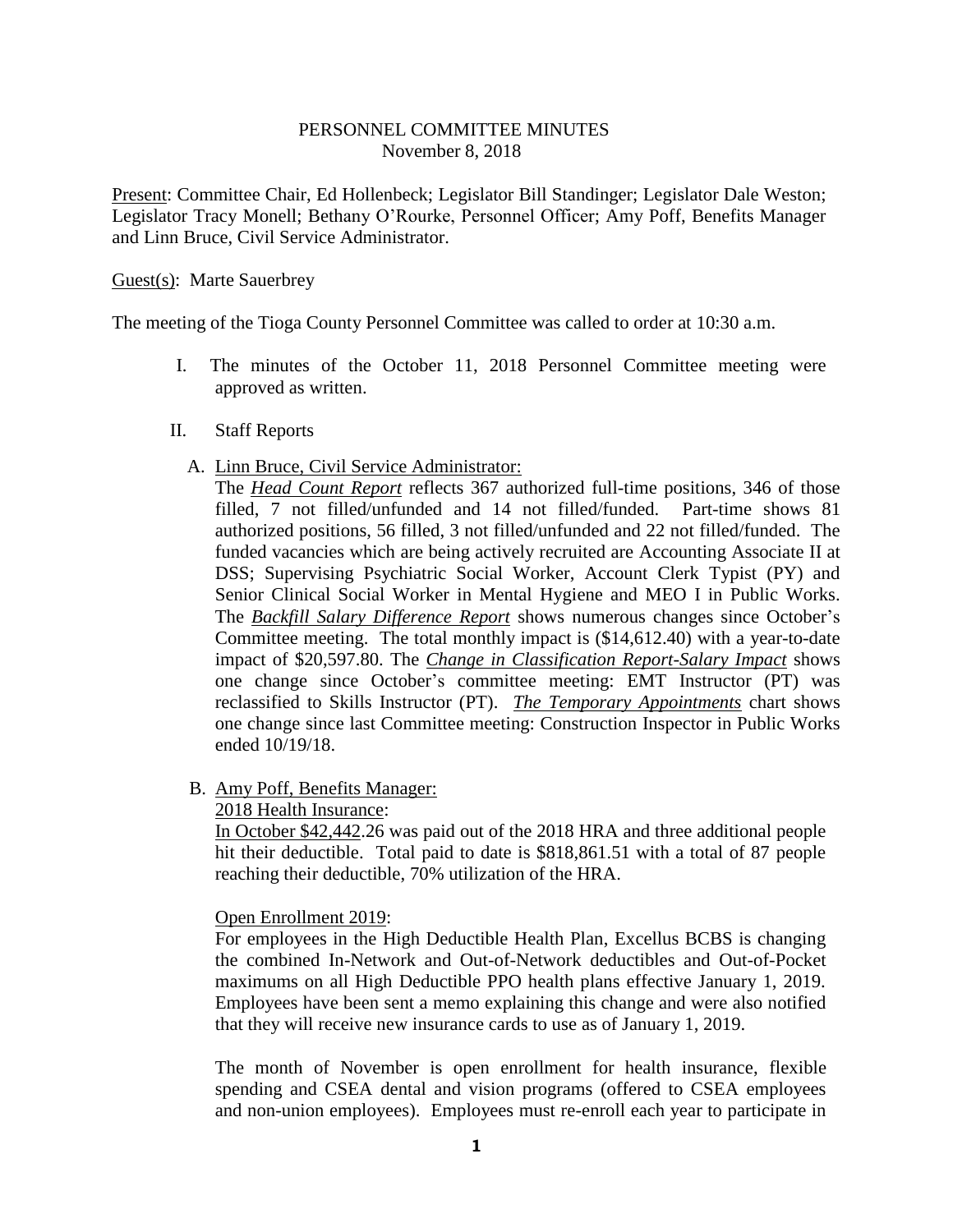the flexible spending and CSEA dental/vision. For health insurance it is not necessary to re-enroll, only employees needing to make changes (i.e. electing coverage, adding a dependent) need to complete paperwork.

C. Budget Tracking Report:

The budget tracking report as of November 1, 2018 was displayed for review. So far in 2018 we have collected \$4,280 (145.3%) of our projected revenues. We have spent 78.9% of our appropriations.

III. Old Business:

Flu Vaccines: All 100 flu vaccines that were purchased by the County have been administered to County employees.

Non-Union Benefits Policy: In October, there was discussion regarding amending the Non-Union Benefits Policy. At that time it was decided to leave the Policy as is. Recently, more questions were raised. After some discussion, it was decided to do a resolution in December to revise the Non-Union Benefits Policy.

IV. New Business:

Office Staffing: Personnel Officer will be on vacation next week.

Supervisor Training: The County is allotted 2 days of training through our retainer agreement with Roemer's office. They have asked if the training can be done via video. Bethany is working with I.T. to try to make this happen by the end of the year. The topic will be Handling Grievances.

- Legislator Sauerbrey mentioned that at the last IDA meeting it was asked if the IDA Board members could be included in our sexual harassment prevention training. Bethany is scheduled to meet with Pete and Bill to further discuss the new standalone Sexual Harassment Prevention Policy and how the trainings will be presented and how the policy will be implemented throughout the County.
- Legislator Sauerbrey also wanted to mention that at the Succession Planning yesterday, a gentleman from the State Comptroller's Office came and did a presentation on budget processes. She was very impressed and indicated that this presentation should be seen by all Legislators and Department Heads.
- V. Resolutions:

Retitle and Amend Classifications, Authorize Hourly Pay Rates (Emergency Services): The Personnel Department has worked with the Director of Emergency Services to review the work performed by County employees assisting with the Emergency Services' program on a part-time basis to train, certify and/or recertify Emergency Medical Technicians. This resolution authorizes the abolishment of the title of EMT Instructor (PT) and subject to the review and approval by the Personnel Officer, replace current incumbents with appropriate classification and hourly rates as follows: Certified Instructor Coordinator (PT) @ \$25/hour, Certified Lab Instructor (PT) @ \$17.50/hour, Skills Instructor (PT) @ \$12.50/hour